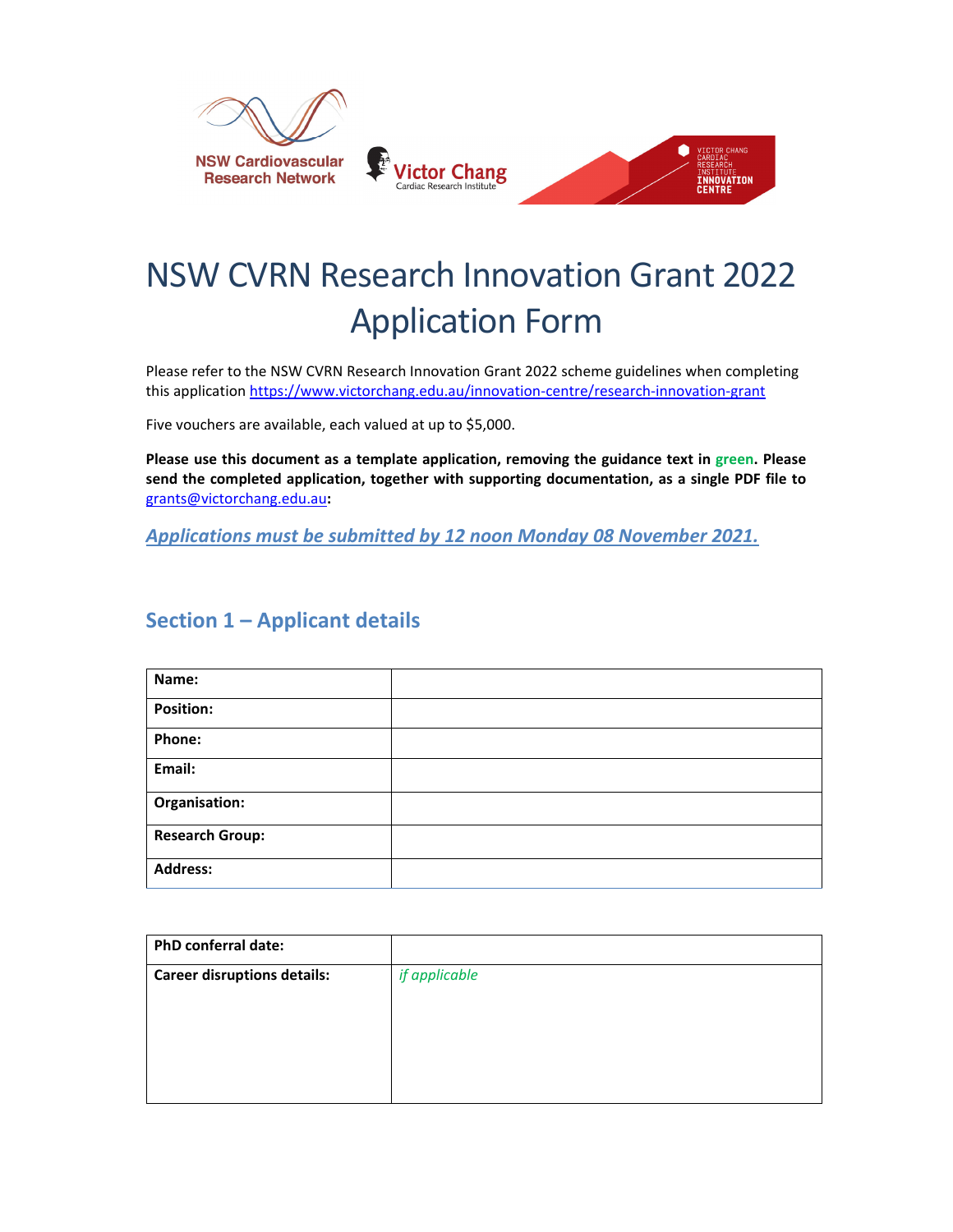I am an Aboriginal or Torres Strait Islander Person:

 $\Box$  Yes

☐ No

NSW CVRN Membership status. You need to be a member of the NSW CVRN to apply.

□ I am a member of the NSW CVRN

 $\Box$  I am not a member of the NSW CVRN

For more information or to become a member **click here** or email CVRN at **cvrn@heartfoundation.org.au**.

Please list details of the broader research team involved in the proposed project. Add additional rows as required.

| <b>Name</b> | <b>Position and Organisation</b> | Role in project |
|-------------|----------------------------------|-----------------|
|             |                                  |                 |
|             |                                  |                 |
|             |                                  |                 |

# **Section 2 – Facility details**

Note: Projects accessing multiple *Innovation Centre* facilities are eligible. Please check the box for each Facility the proposed project will access.

| <b>Stem Cell Production Facility</b> |  |
|--------------------------------------|--|
| Cell Function & Screening Facility   |  |
| Micro Imaging Facility               |  |
| <b>Preclinical Imaging Facility</b>  |  |
| Clinical Imaging Facility            |  |
| <b>Metabolomics Facility</b>         |  |
| Cryo-EM Facility                     |  |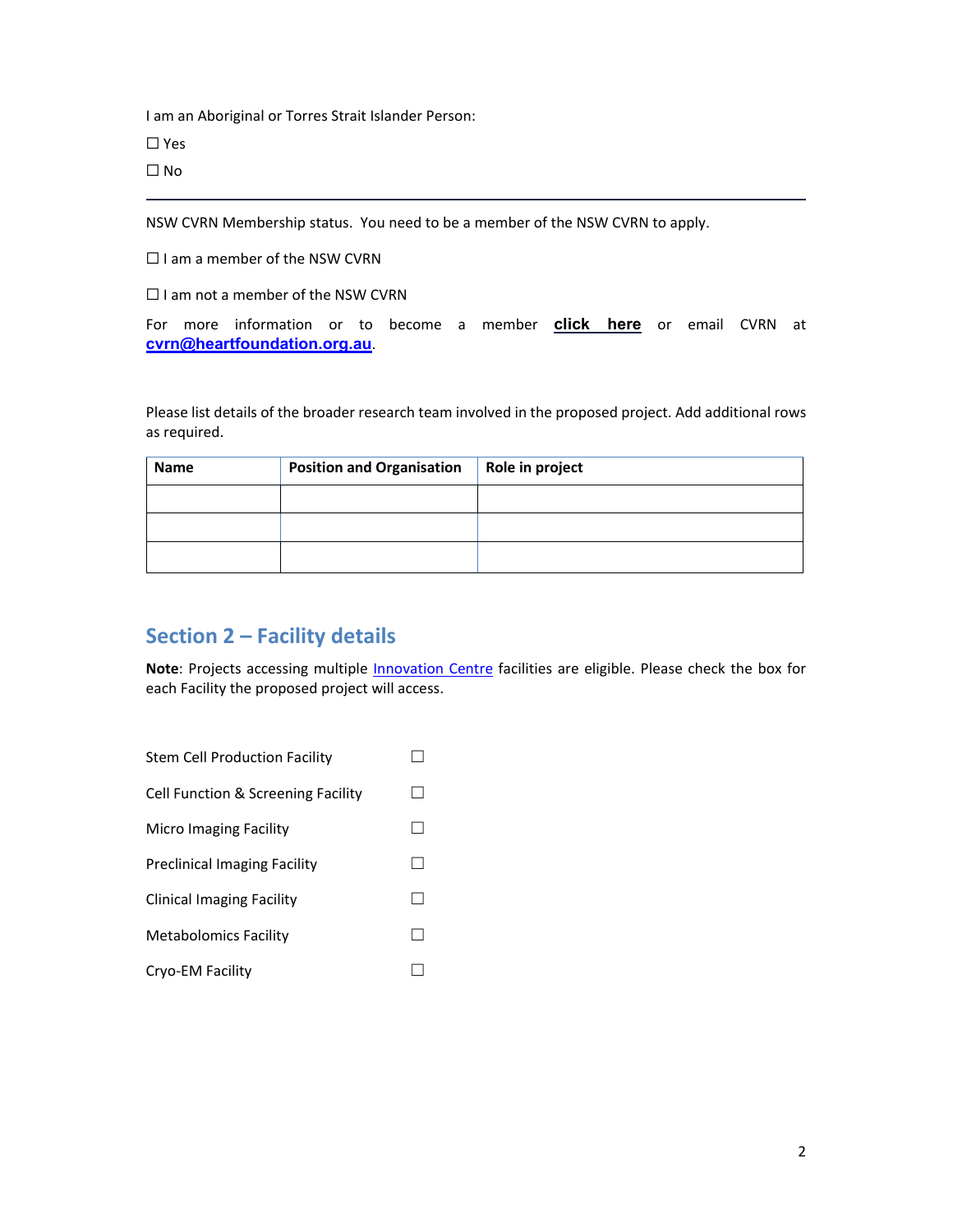# **Section 3 – Project description**

We recognise that NSW CVRN Research Innovation Grant projects may be a small part of a larger project, please provide details on your overarching project (if relevant)

☐ Project has not yet commenced

 $\Box$  Project is underway – Please provide further information (max 100 words)

| <b>Start Date</b> | Completion Date |  |
|-------------------|-----------------|--|
|                   |                 |  |

(please provide estimated dates)

### **Project title**

**Name of Project:**

#### **Research Innovation Project description (1 page maximum)**

Recognising that NSW CVRN Research Innovation Grant projects may be a small part of a larger project, please **briefly** describe the **overarching project**:

- The cardiovascular research question the project is attempting to answer;
- The scientific basis for the project; and
- Knowledge gap the project will address.

Against this background, please describe how the NSW CVRN Research Innovation Grant will contribute to the larger project, or support your short-term project, in terms of access to equipment, expertise and/or advice.

Summarise your project's methodology in terms of the study design addressing outcomes and success measures (discuss potential impact below). We advise applicants to employ the SMART Goals principal: Specific, Measurable, Attainable, Relevant and Timely.

Applications must propose an indicative timeline for the **project as applied for**. The timescale should not exceed 12 months from commencement. **Note**: this timescale applies to the supported activities only, and not the entire overarching project.

#### **Potential/expected impact (½ page maximum)**

Applicants should briefly outline how the supported activity will contribute to their broader research project, and career.

#### **Budget, including co‐investment and other support (attach Innovation Centre Estimate)**

Applicants must liaise with VCCRI Innovation Centre staff to determine the services required for the project and the costs associated with this. Please attach an itemised **Innovation Centre Estimate** to your application. This must be equal to or greater than \$5,000, with the grant amount set at a maximum of \$5,000 (incl. GST) and any additional costs to be covered by the applicant.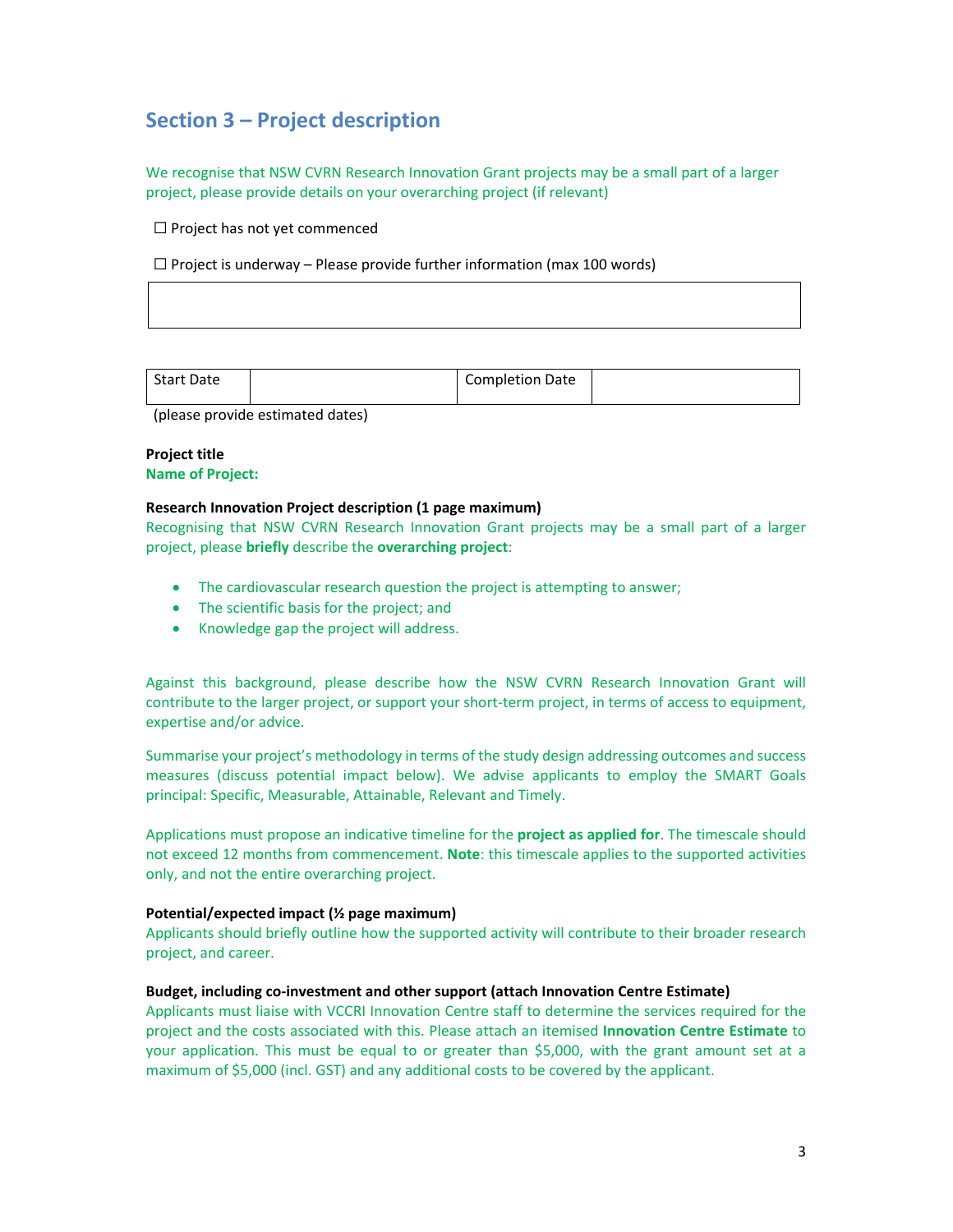In the table below, please itemise the cost to access the VCCRI Innovation Centre (in alignment with the attached Innovation Centre Estimate), and any co-investment received to support this project.

| <b>Budget component</b>                                                                               | Amount                                                                 |
|-------------------------------------------------------------------------------------------------------|------------------------------------------------------------------------|
| Quoted cost of facility access                                                                        | with<br>Quoted cost must<br>align<br><b>Innovation Centre Estimate</b> |
| Co-investment to meet remaining cost<br><i>l</i> including<br>consumables)                            |                                                                        |
| *Travel and Accommodation costs (only for Regional<br><b>CVRN members), include breakdown by trip</b> |                                                                        |

If there is additional funding available for this project, please provide details:

| <b>Funding Source</b><br>& Scheme | Grant Id (if<br>applicable) | <b>Funding</b><br>Amount (\$) | Lead Investigator<br>(Name & Institution) | <b>Other Key</b><br><b>Investigators</b><br>(Name & Institution) |
|-----------------------------------|-----------------------------|-------------------------------|-------------------------------------------|------------------------------------------------------------------|
|                                   |                             |                               |                                           |                                                                  |

#### **Track record (maximum 1 page)**

Applicants should include a summary of their track record. Please include:

- Career Summary
- Research Funding
- Contributions to the field of research
- Awards, prizes and Fellowships
- Professional involvement, supervision/mentoring and community engagement:

Please also attach a separate list of Applicant's publications for the last 5 years, highlighting the top 5 most relevant to the proposed project.

#### **Time commitment (maximum 100 words)**

Applicants should describe their time commitment to this project, in the context of their other research commitments.

## **Section 4 – Supporting documentation**

Please attach the following supporting documentation to this application in a single PDF file:

- Itemised **Innovation Centre Estimate** to your application, prepared in collaboration with VCCRI Innovation Centre staff.
- List of Applicant's publications for the last 5 years, highlighting the top 5 most relevant to the proposed project.

## **Section 5 – Institution Authority**

**Research Organisation's Person with Authority to Sign.**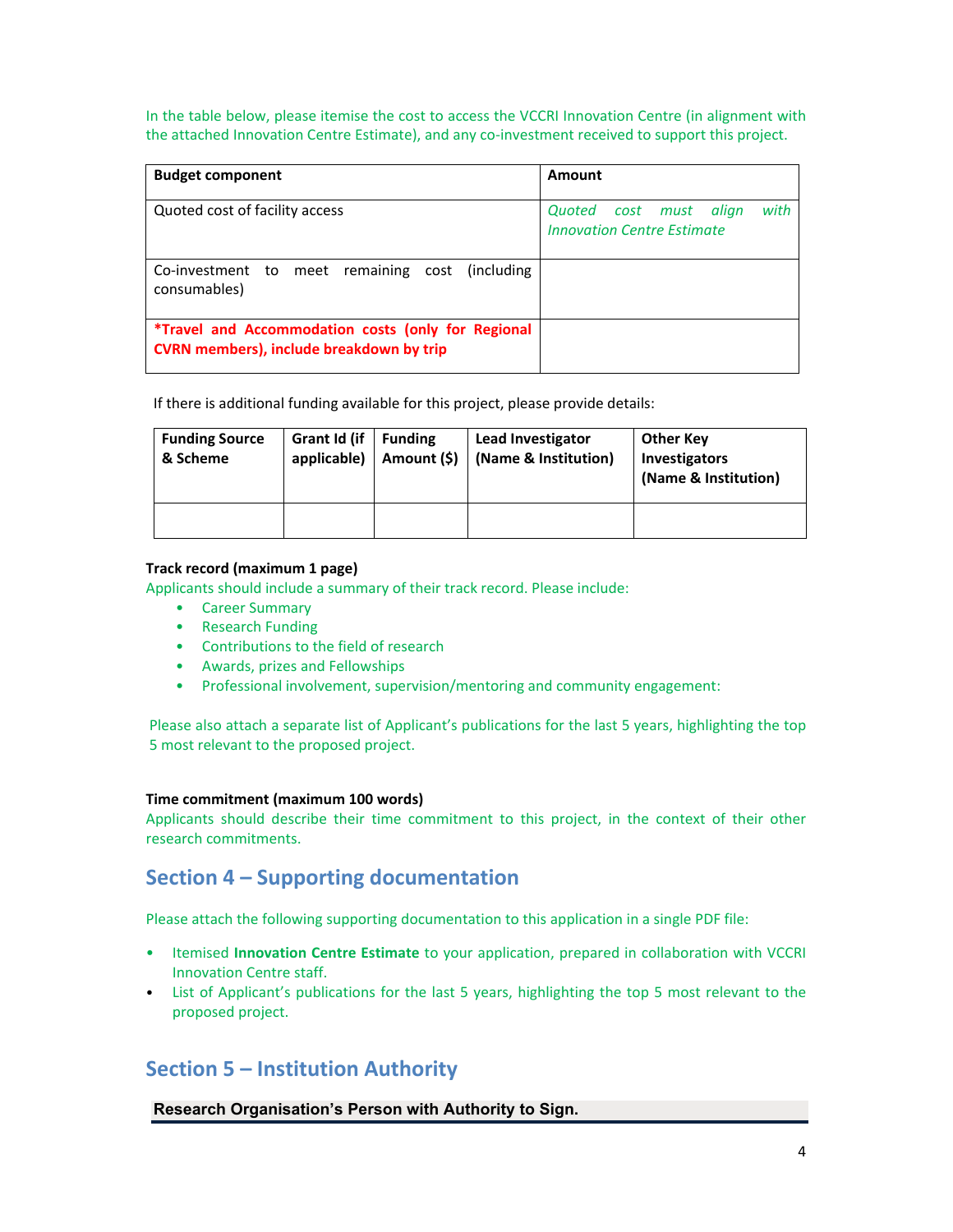Full Name

Role, Organisation

Contact Number

Email

By signing below you are confirming that:

- the applicant is employed at your institution;
- the proposed project is supported by your institution;
- you can meet the costs of the project not covered by grant funding; and
- the organisation will sign the VCCRI Master Services Agreement\* to allow access to the Innovation Centre, if this is not already in place.

#### **Signature of Nominated Authority**

Signature Date

\* The VCCRI Master Services Agreement has been signed by the following research organisations:

• The University of Sydney

Please sign by drawing or inserting an image of your signature

- The University of NSW
- The University of Technology Sydney
- Westmead Institute of Medical Research
- Centenary Institute
- The ANZAC Research Institute
- **•** Macquarie University
- Garvan Institute of Medical Research